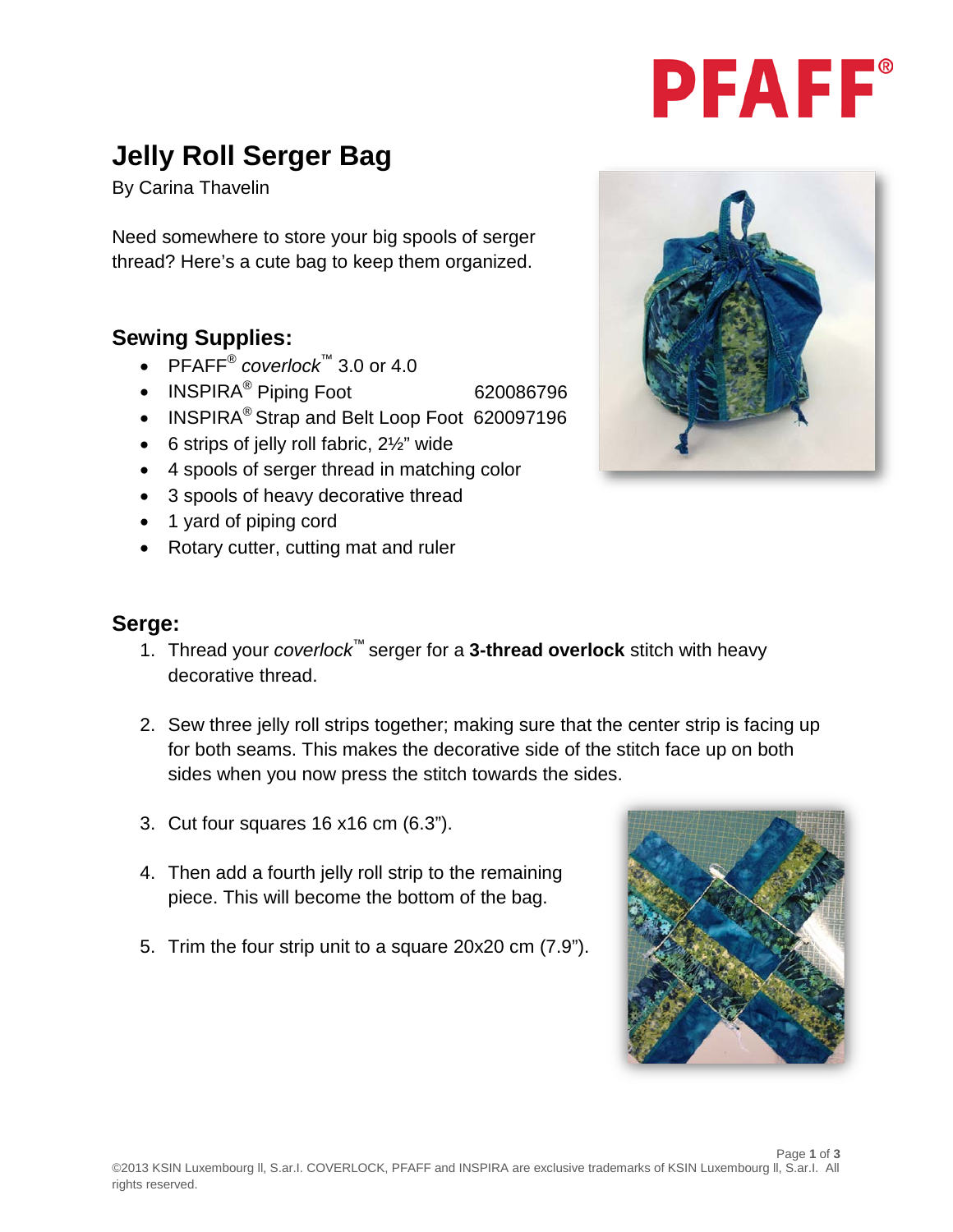

## **Piping Foot**:

- 1. Set your *coverlock™* serger for a **4-thread overlock** stitch with regular overlock thread. Snap on the Piping Foot.
- 2. Make piping from your fabric:
	- Lay the cord on the wrong side of the fabric strip and fold the fabric over the cord.
	- Place the fabric and cord under the Piping Foot with the cord in the groove on the underside of the foot.
	- Sew. The groove will quide the cord as you sew.
- 3. Attach the piping and the sides of the bag in one step:
	- Place the piping on the bottom square on the right side of the fabric. Place one of the side pieces on top with right sides together.
	- Pin the sides of the bag and cut off the corners before you start to sew.
	- Start from the cut-off corner and leave a thread tail before the seam.
	- Sew. The groove on the underside of the foot will guide the piping as you sew.
	- Make a knot to secure the seam.





#### **Strap and Belt Loop Foot :**

- 1. Set your *coverlock™* serger for Coverstitch wide. Use the heavy decorative thread as both needle and looper thread.
- 2. Cut one jelly roll strip into two pieces 2.5cm (1") wide.
- 3. Cut one end of the strip at a  $45^{\circ}$  angle to form a point.
- 4. Insert the cut angle into the guide on the Strap and Belt Loop Foot, with the right side of the fabric facing up.
- 5. Pull the strip through the slot and under the foot. Extend the tail of the strip behind the foot Use tweezers to feed the strip into the foot if necessary.